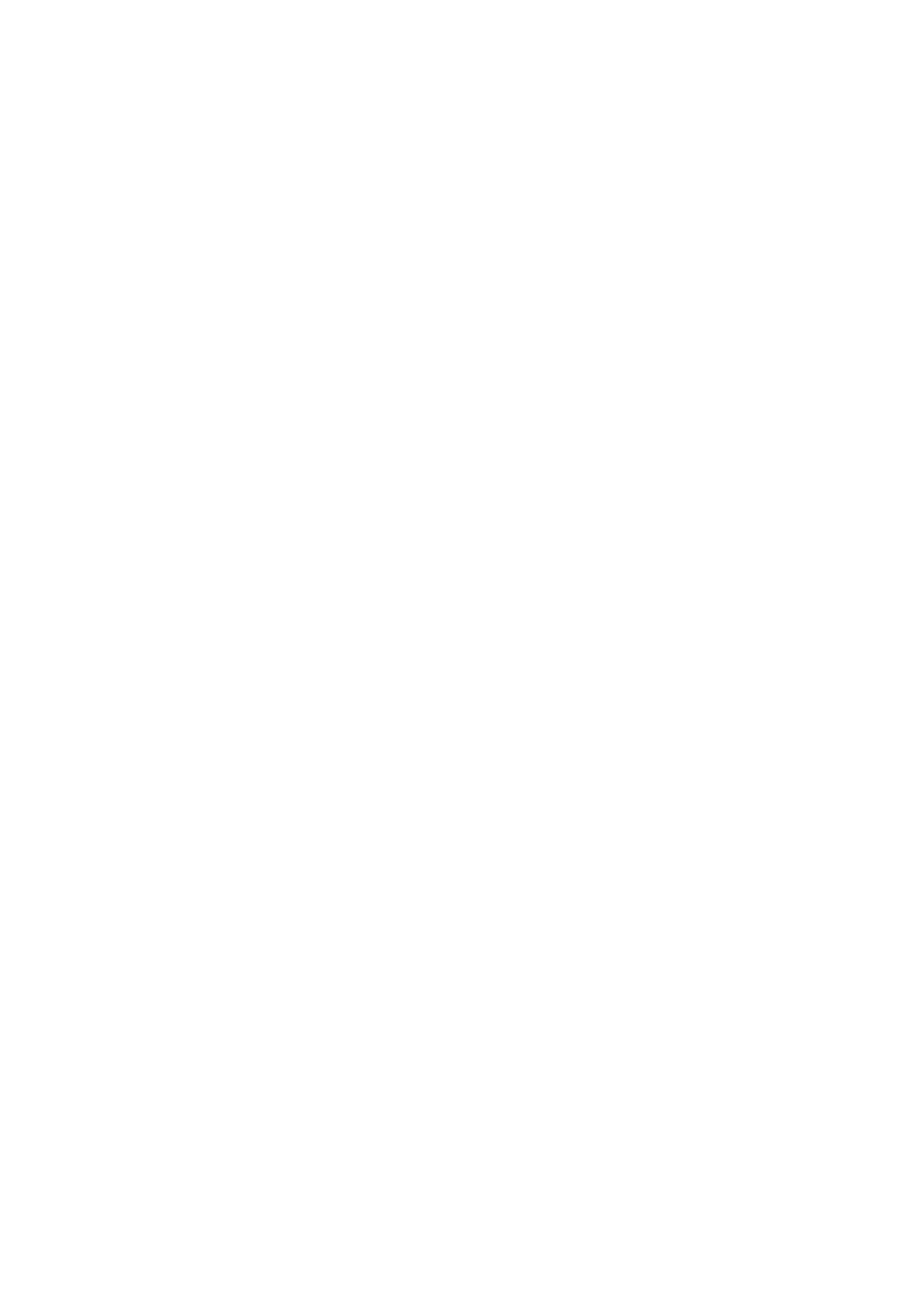# **Chapter 1 | Introduction**

DETH Sok Udom, Bradley J. Murg, OU Virak, Michael Renfrew

CambodiahasexperienceddrasticchangessincethesigningoftheParisPeace Accords in 1991. Twenty-five years later, Cambodia is a lower middle-income country with consistently high GDP growth rates and concomitant improvements in human security as measured by the Human Development Index (HDI). The question that Cambodia confronts today is a seemingly simple one, but which is in fact remarkably complex: Whither Cambodia? From energy to industrialization to agriculture, how are the diverse sectors of Cambodian society and the Cambodian economy likely to develop over the next two decades?

As a relatively small country in a region of growing geopolitical and economic importance, how is the kingdom to respond to an assortment of global trends? From the continued rise of China to the effects of climate change to the transition towards a digitalized global economy, Cambodia is set to develop within a rapidly changing global landscape that offers both new challenges and new opportunities.

Set at the intersection between domestic development and global change, will Cambodia in 2040 be a middle-income state with growing prosperity or will it have stagnated at its current, lower middle-income level, or indeed have dropped back to the status of a low-income state? Will the kingdom have adapted to climate change or will it be a victim of its topography? Will a social welfare system be developed to ensure the dignity and security of all of within the kingdom?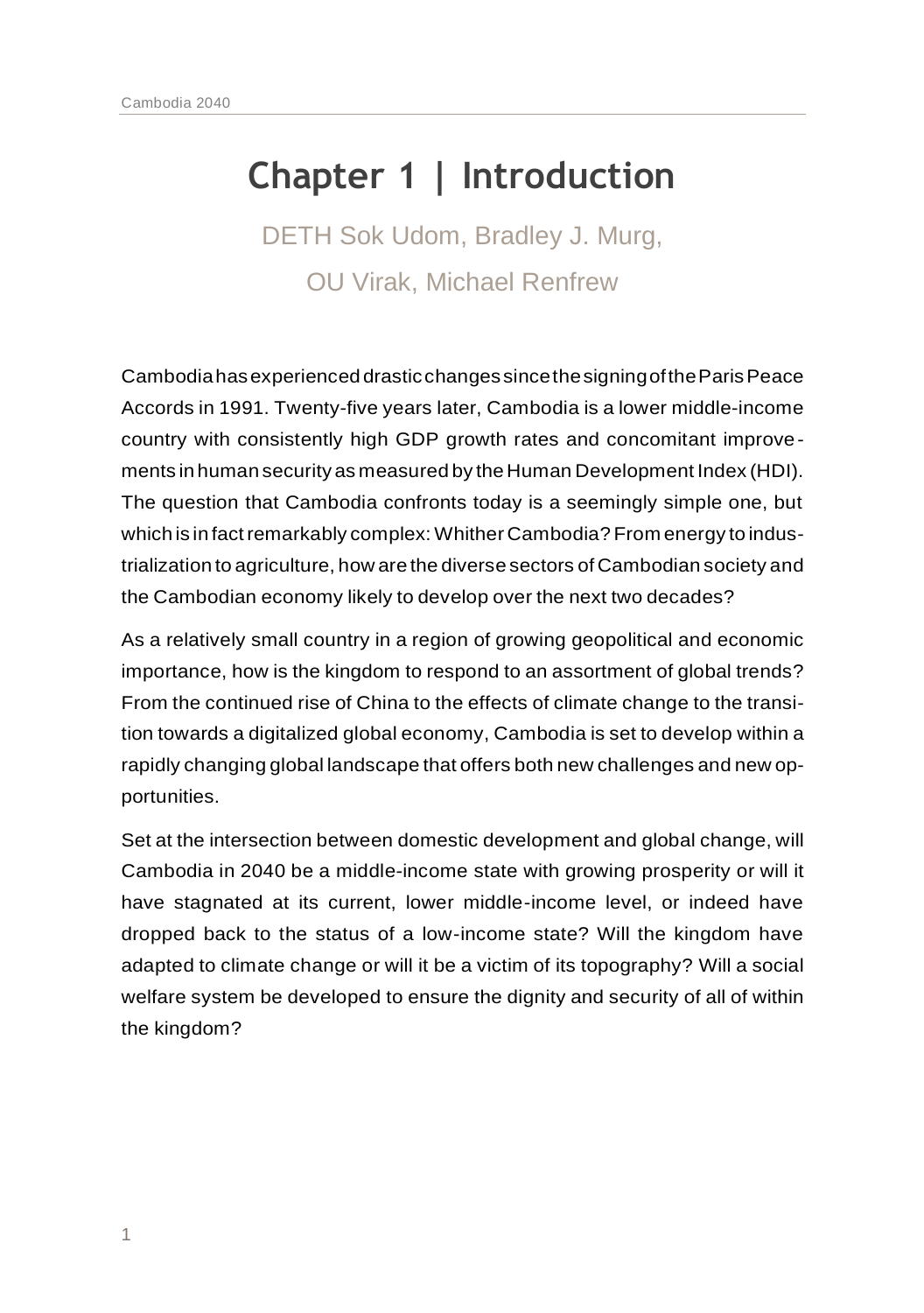In order to address these and other important questions, Future Forum has partnered with the Konrad Adenauer Stiftung to produce a series of edited volumes examining a number of different areas of socio-economic development, ranging from fiscal policy to the fourth industrial revolution to healthcare. There are three thematic scopes that the series covers: (i) economic development; (ii) culture and society; and (iii) foreign policy and governance.

This is the first book that brings together a collection of experts, utilizing a single methodological framework, in order to set out the potential scenarios that Cambodia is likely to confront two decades from now. Broadly employing a shared foresighting approach each author examines their particular area of expertise in order to illustrate the potential paths that Cambodia could follow. Additionally, as befits a book about the future of Cambodia, each of the substantive chapters has been developed and written by a Cambodian analyst.

# Methodology and Structure

Foresighting is grounded in the view that society is neither predictable nor evolutive.According to this perspective, future developments cannot simply be calculated, totting up sums to yield precise predictions as to outcomes in the long term. However, at the same time, foresighting recognizes that the world is not a chaotic place wherein the analysis of potential future trajectories is ultimately impossible. Rather, in this methodology, the future is best understood as "malleable." Agency exists but diverse macrosocial variables, institutions, and trends ultimately structure the decisions taken by actors. In this middle ground be tween perfect prediction and pure chaos, it is possible to capture and analyze processes of change.

Based on a focused and systematic analysis of contemporary trends, across a diverse set of societal and technological sectors, these trends can be extrapolated into the future. Hence, by following their respective trajectories it is possible to develop probabilistic scenarios as to the paths that societal change can take. A "scenario" is understood in this context as a description of a possible future situation inclusive of the path that leads to that situation. At the same time, scenarios are not developed in a way that presents a full and precise picture of the future; rather these are hypothetical constructs built to highlight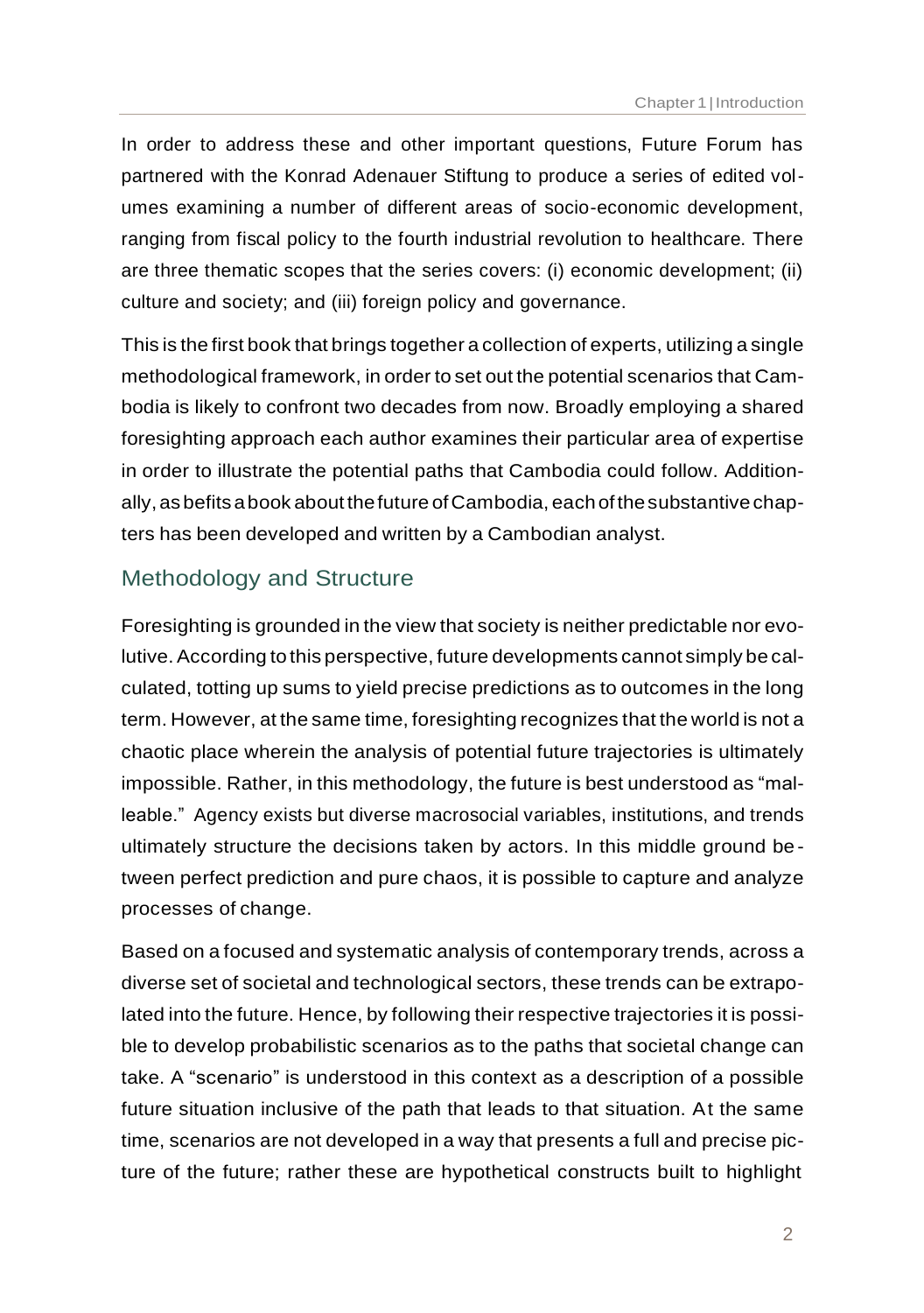#### Cambodia 2040

certainkey factors thatwilldrivefuturedevelopments.Thesescenarios canthen beusedtodrivediscussions concerningcontemporarypoliticsandpoliciessuch that actors are able to "clear away the brush" and grapple with the key factors that will most significantly impact the development of a particular topic.

Owing to constraints of space, rather than projecting a series of potential scenarios – each author sets out an ideal and a baseline scenario. Defining a particular set of key factors and then utilizing a funneling method, each chapter analyses its area's salient factors in orderto generate the respective ideal and baseline scenarios.

As a methodology, foresighting has historically had diverse applicability across different fields of research – with some being more amenable to such an approachthanothers.Ratherthan"boxingin"analysts,thisvolumerecognizesthat diversity and approaches foresighting as a methodological toolbox from which analysts can draw in order to best explore the future development of their particular areas of research. Following the foresighting analysis presented, outputs are specified in the form of a set of policy recommendations. Each chapter follows the same narrative, four-part structure:

- 1) **The Ideal Scenario,** describing the plausible 'best-case' outcome for the topic at hand, given that the prescribed policy recommendations are undertaken.
- 2) **Scenario Space and Key Factors,** containing an analysis of the topic space as defined by the author.
- 3) **Policy Initiatives to Achieve the Ideal Scenario**. Having defined the topic space and considered the interplay of global trends and local development needs, the author outlines their policy roadmap.
- 4) **BaselineScenario: Business as Usualin2040.** The final section presents the hypothetical outcome for the topic if current practice is to remain in motion.

In addition to these four sections, in order to bring these analyses "to life," each chapter begins with a brief narrative setting out what one day in 2040 for a random Cambodian citizen might look like under the ideal scenario developed.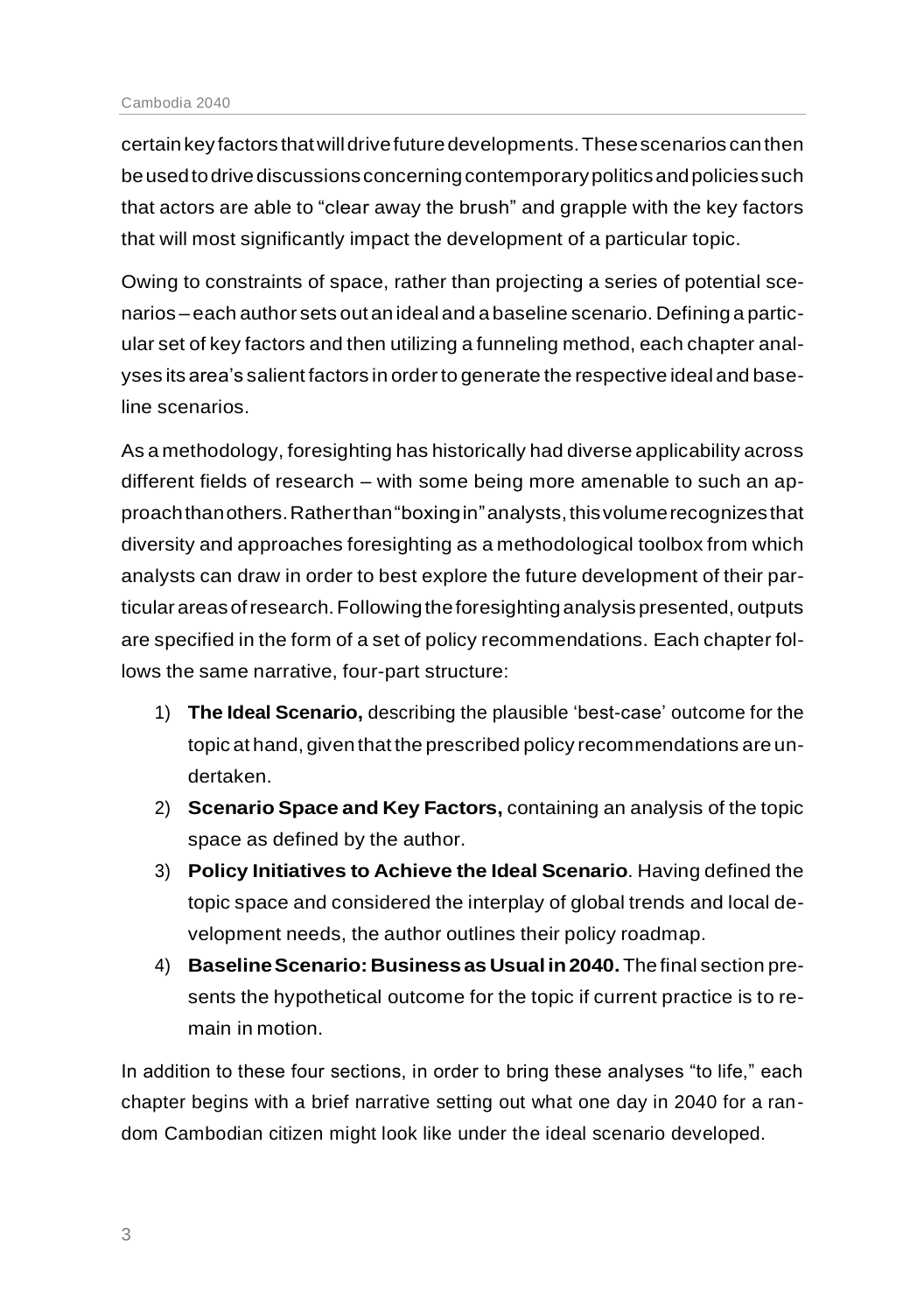Beyond its contribution in the policy arena, we visualize this book as having a second and equally important benefit: supporting the training and development of Cambodian scholars. To this end we utilize foresighting as a guide and structure for a diverse set of local, Cambodian experts to examine key policy questions over the long term. It is not intended to be read as a definitive construction of the Cambodian development pathway. Rather, Cambodia 2040 represents a promotion of analytical hypotheses and outcomes, intended to encourage discourse and debate amongst stakeholders from government to aid partners to citizens.

### The Kingdom in Retrospect: Cambodia in 2000

The new millennium ushered in a period of relative stability in war-torn Cambodia. Less than a year earlier, in March 1999, the last Khmer Rouge commander, Ta Mok, was arrested, thereby effectively ending the guerrilla movement that had posed security threats to Cambodia throughout the 1990s. In April 1999, Cambodia was also admitted as the tenth member of the Association of Southeast Asian Nations (ASEAN) after decades-long delay caused by Cambodia's civil wars, bloody regime changes, and domestic instability.

Thanks to the fragile peace achieved by 2000, the country began to witness signs of modest socio-economic growth. This was evident, for instance, in the rise of official tourist arrival to the kingdom. While 118,183 tourists officially visited Cambodia in 1993, the number rose to 466,365 by the end of 2000. In 2000, there were already 240 hotels and 292 guest houses operating in Cambodia catering to the rising tourist demands (Sharpley & McGrath, 2017, pp. 90–91). Likewise, urbanization and the expansion of Phnom Penh as the capital city began to accelerate: "The real estate market took off significantly after 1998 and grew at a rapid rate between 2004 and 2008. The price of land in central Phnom Penh increased great between 2004 and 2007, from around US\$250 to over US\$2000 per square meter in some key locations" (Percival, 2017, p. 182). At the time, however, traffic congestion and waste management were presumably not the pressing issues as they aretoday.

While provision of public general education began almost immediately following thecollapseoftheKhmerRougeregime,theestablishmentofprivatesecondary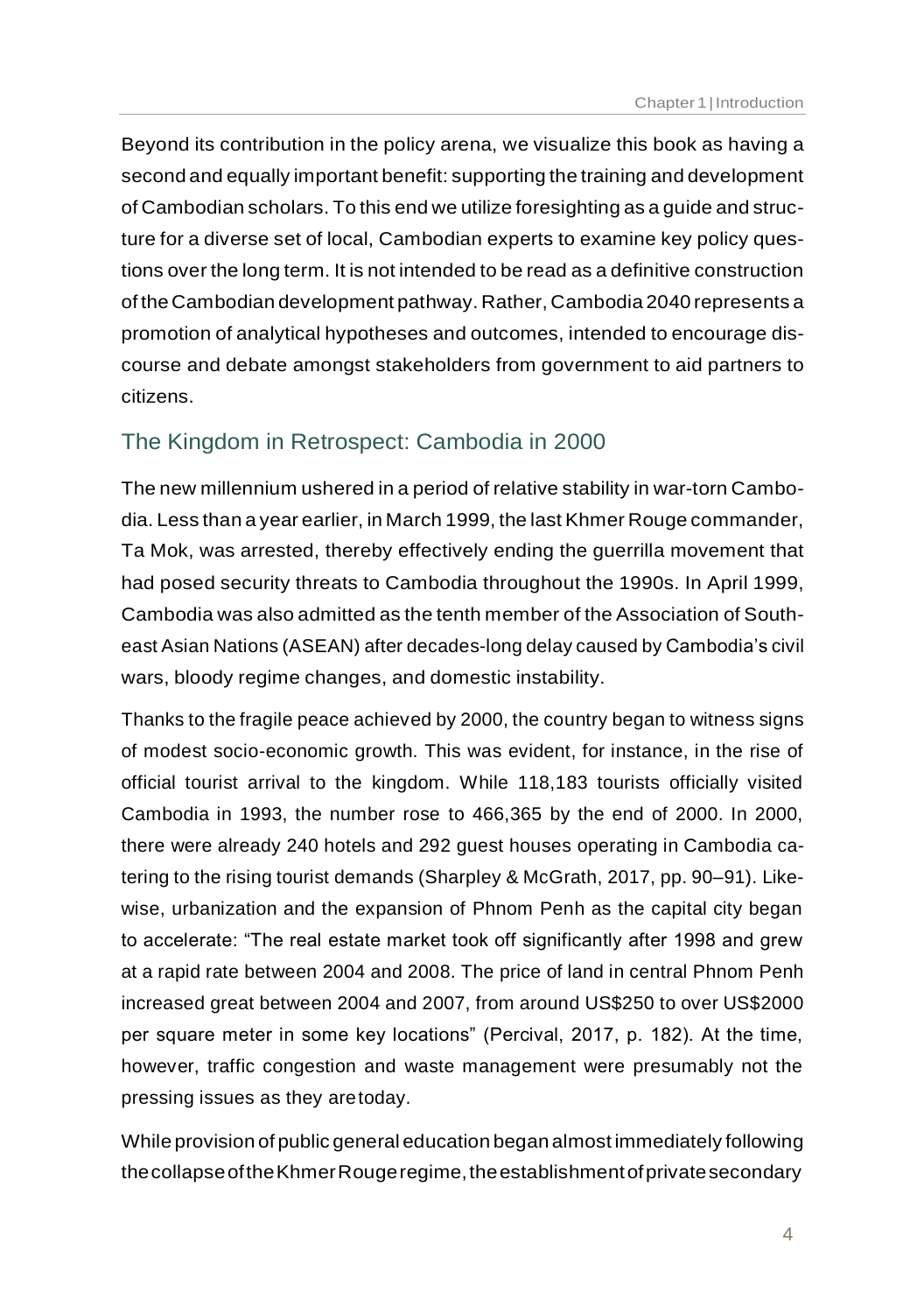#### Cambodia 2040

and higher education institutions only began to mushroom during the early 2000s (the first private university was officially established in 1997), though at the time, quality control and accreditation regulations were scant.

In 2000, only 80,000 persons were estimated to own a mobile phone (CIAWorld Factbook 2001: Cambodia, 2001); by 2019, mobile subscription has jumped to more than 18.5 million users (when the total population is only approximately 16.5 million). Cambodia also began its e-government initiatives by establishing the National Information Communications Technology Development Authority (NiDA) in 2000, but poortechnology infrastructure, low literacy rates, and a high turnover of government IT staff members were the main challenges of such efforts (Richardson, 2017).

According to official statistics, Cambodia's GDP per capita had increased from \$288 in 2000 to over \$1500 in 2018, making Cambodia one of the best performers in poverty reduction (Ministry of Economy and Finance, 2016) – even if, as Young Sokphea pointed out, "[…] the poverty measurement and calculation remain contested" (Young, 2017).

As the Khmer Rouge threat diminished by the late 1990s, "land disputes became the most high profile source of potential threat to peace and stability. Regular disputes occurred, typically between groups of villagers and well-connected companies or individuals whose identity was difficult to pin down" (Biddulph & Williams, 2017). Similarly, thanks to weak governance, the country's natural resources have also become collateral damage of Cambodia's embrace of a market economy. Since the early 2000s, the country has continued to witness rapid deforestation, high profile cases of land evictions, mineral extraction, and environmental degradation. Political tension has also continued to simmer throughout the 2000s, culminating in the dissolution of the main opposition party – the Cambodian National Rescue Party (CNRP) in 2017.

Noting these vast changes – both positive and negative, anticipated and unanticipated – experienced in the kingdom over the course of the last twenty years, the future development of Cambodia will be anything but dull.

The Kingdom at Present: Cambodia in 2020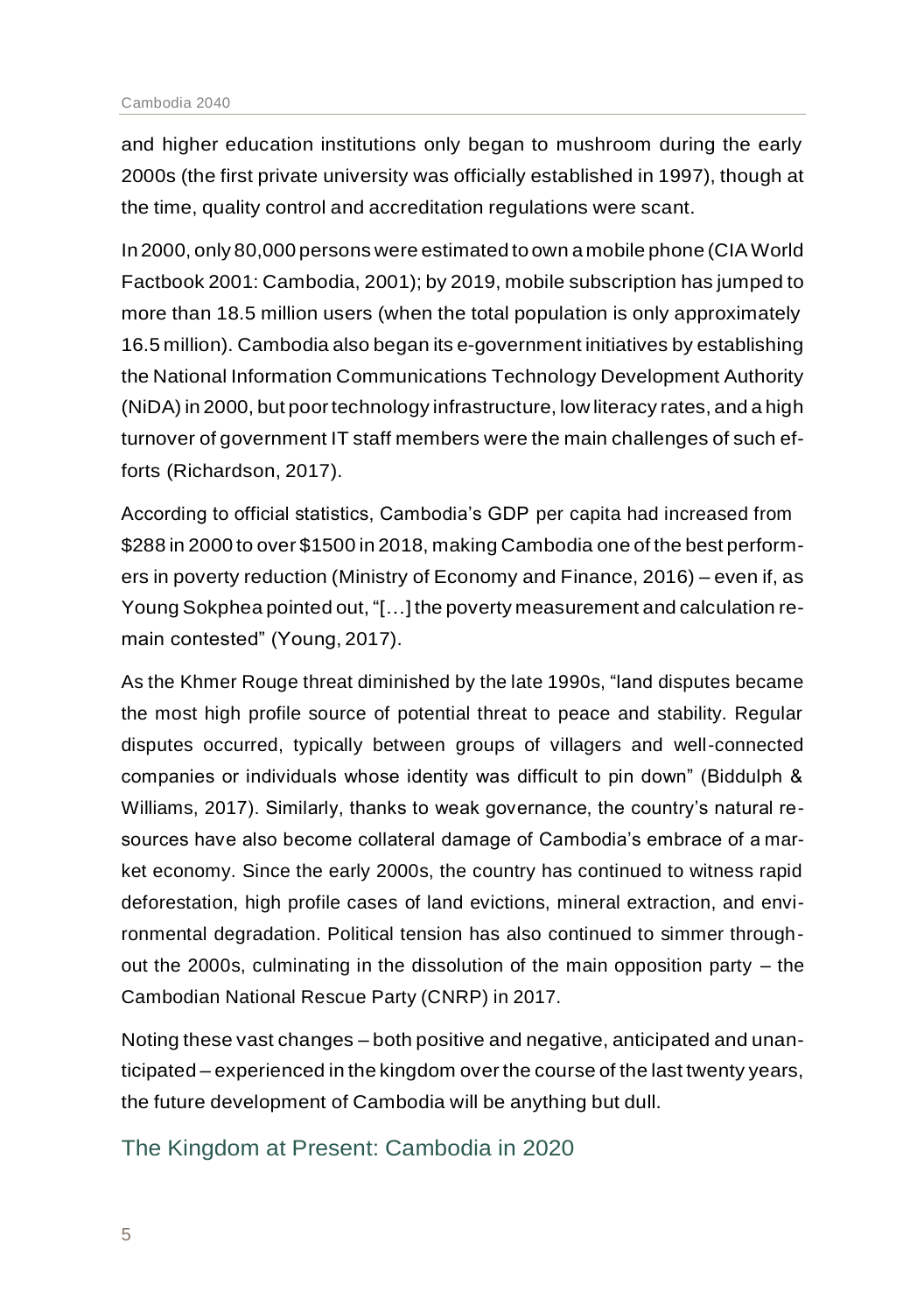The utility in this project is derived from the observation that a great deal of growth and development has been achieved in the previous twenty years of Cambodian history. The recommendations made within this series are set against the circumstances of Cambodia as it enters 2020; with a view to the exceptional development it may undertake by 2040.Accordingly, itis necessary to provide an overview of Cambodia at this moment in time.

As noted above, the last twenty years of change in the kingdom have seen Cambodia undergo a considerable economic transition towards the lower middleincomestatusreachedin2015(WorldBank,2019).Thisgrowthhasbeenprimarilydrivenby largedemands inthegarments andtourism industries (ODC,2019). With an average growth rate of 8% between 1998 and 2018, Cambodia is one of the fastest-growing economies in the world (WorldBank, 2019). The latest figures at the time of writing show that Cambodia's international trade reached \$24.9 billion (MEF, 2019). The kingdom's three biggest export markets are the United States, the United Kingdom, and Germany; while its largest import partners are China, Thailand, and Vietnam (WITS, 2019). With ambitions to break into the upper middle-income bracket by 2030, the policy recommendations made in this book seek to support the continued achievement of this goal.

The poverty rate in Cambodia has continued to fall as economic growth continues to provide an engine for development. With a population sitting just over 16 million, and according to official estimates by the World Bank, the poverty rate has fallen from 47.8% in 2007, to 13.5%. Of this group, over 90% are based in the countryside. The kingdom met its obligation to the Millennium Development Goal of halving poverty. Currently, 76% of the population remain rural.

Cambodiahasmadesubstantial improvements inhealthsinceitscontinuedpolicy efforts that began in the 1990s (WorldBank, 2019). The infant mortality rate has dropped to 46 deaths per 1000 live birth, while the life expectancy has increased to 65 years (63 years for males and 68 years for females). The fertility rate is currently at roughly 2.5 children born per woman, while the maternal mortality rate has fallen to 160 deaths per 1000 live births. Regarding developments in education, net enrollment in primary education has increased from 82% in 1997 to 97% in 2016 (WorldBank, 2019). On average, children complete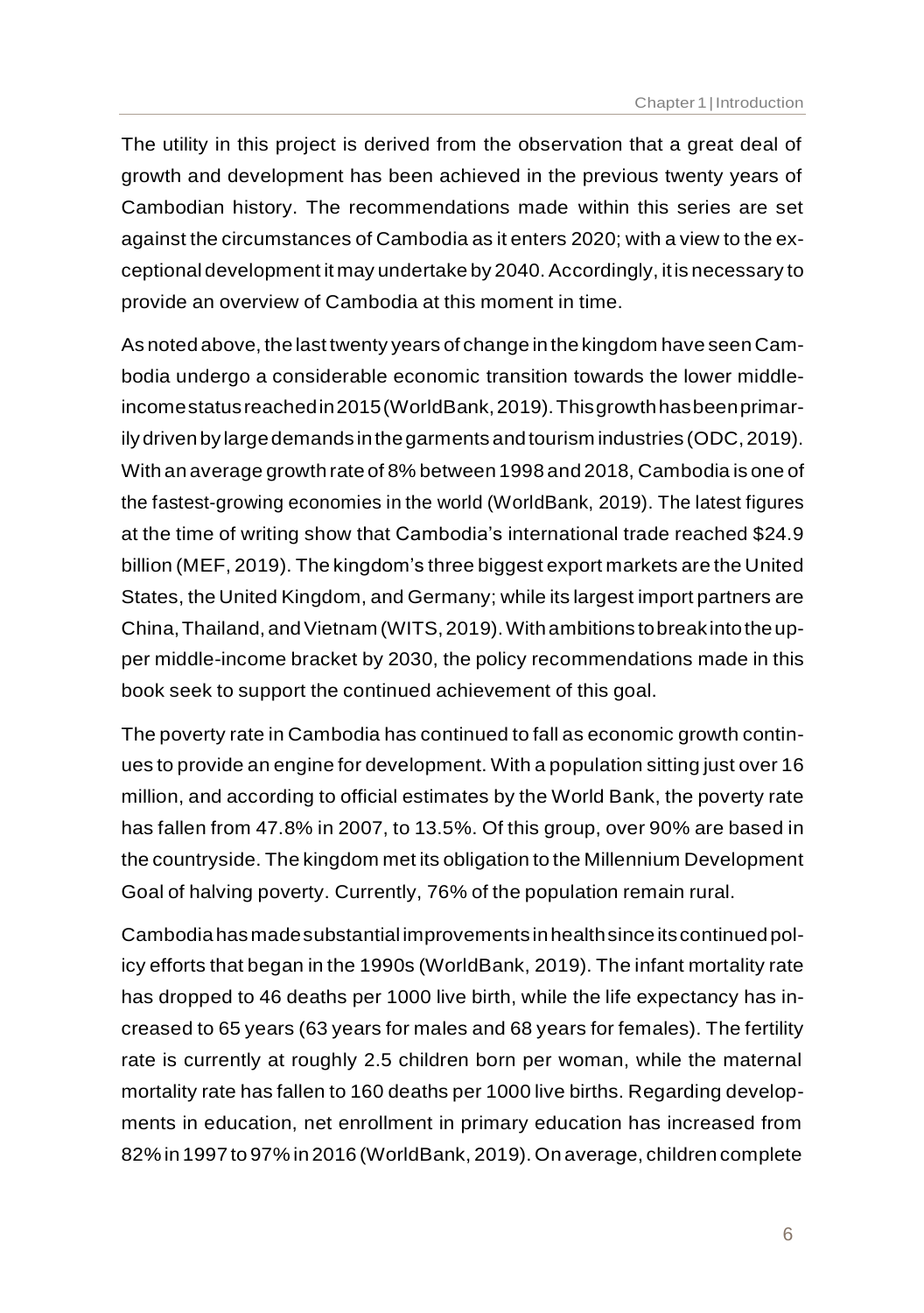11 years of formal education and 80 percent of the population are literate (CIA, 2019). As of 2019, the average age in Cambodia remains young at 24 years old. Prospects for employment remain rooted in garments, tourism, construction, and agriculture.

Beyond Cambodia's internal status at this time, several prevalent mega-trends will determine the future of growth and development within the kingdom. Whereas a trend captures a general direction of change overtime, a megatrend captures the major forces in societal development that are predicted to affect all areas over a ten-year timeframe (EFP, 2019). At this time, five megatrends have been identified that will shape the development of global society and economy (PWC, 2019): rapid urbanization; climate change and resource scarcity; a multipolar structure of global power; population growth and demographic change;andtechnologicalbreakthroughs.Eachofthesemegatrendswillhavea direct impact on the form and function of Cambodian growth and development.

# The Kingdom in Future: Cambodia in2040

What does it mean to be Cambodian? This question holds considerable significance for the nation's 16 million strong population. Is it the **Identity, Culture, and Legacy** rooted in the history and splendor of Angkor? Or is it instead tethered to the brutality of the Khmer Rouge regime? It need not be either to the mind of author **DIN Darathtey**. In her chapter, Darathtey explores the intersections between economic development, institutional representation, and art in society in the pursuit of contemporary Cambodian identity. By examining the cultural markers of the past in concert with the features of today, this chapter outlines the trajectory towards the promotion of Cambodian identity and pride beyond the constraints of its history.

As Cambodian society develops, so too will its attitudes around a number of key culture and identity topics. In particular, attitudes around Cambodian **Gender, Equality, and Sexual Reproductive Health** will evolve. In chapter 3, authors **HARRYCatherine**and**NHEKPichponreingsey**explorethis topic throughthe examination of the kingdom's evolving attitude towards, and education around, contraceptive methods and responsibilities. They explore important questions around the viability of a universal healthcare plan, the shared responsibility of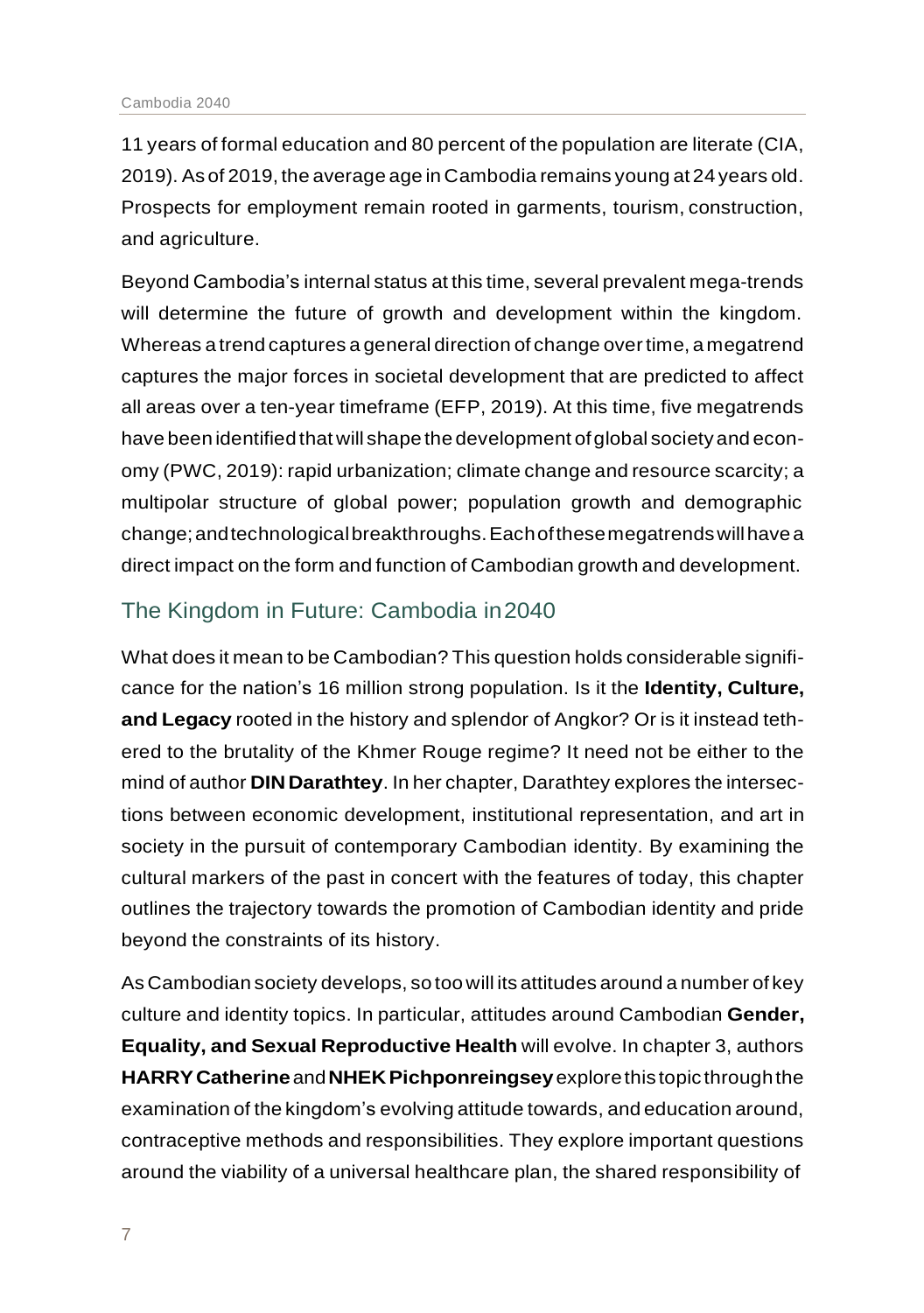men around contraception, and the role of sustainability in future decision making around the topic.

The second volume in this series then moves into an exploration of developments in the education sector. Given the importance and the breadth of this topic this volume contains two chapters; with two authors providing parallel visions for the future of **Education**. Firstly, **KHOUN Theara** explores pedagogy and the changing role of educators over the next twenty years. As the structure of the economy changes so too will the skills demanded. Theara envisions that thesedemandsideforceswillbringaboutanecessarychangeintheeducational infrastructure; in particular highlighting the increasing role of digital technologies and the transition of educators towards a facilitation role.

Thesecond author on**Education,RATHSetha**also considers the role ofdigital technologies in education, however through the lens of ensuring nationwide inclusivityandthedevelopment ofcurriculum aroundSTEM.Inconsideringdevelopments in the kingdom around New Generation Model schools, Setha outlines the development of future education around universal coverage under such models.

Underpinning the developmental potential of an improved education system, author **SUN Chhai** outlines the crucial role of **Health** and the healthcare sector for attaining growth and development across Cambodia. Outlining the case for universal coverage, Chhai asks and answers questions around the importance of funding, education, and development collaboration.

In considering the role of agriculture in the kingdom, author **HOY Sokkea** explores the concept of **Food** in Cambodia through the consumer and producer lenses. On the consumer side Sokkea explores a generational shift in food preferences and delivery, considering the dominating role that technology is envisioned to play. From the producer side she then considers how this consumer demand can be met in the Cambodian context. From this vantage Sokkea seeks to explore the growing cultural relevance of food in the kingdom; away from the standard discussion on agricultural process and logistics, and instead towards the Khmer heart of the matter.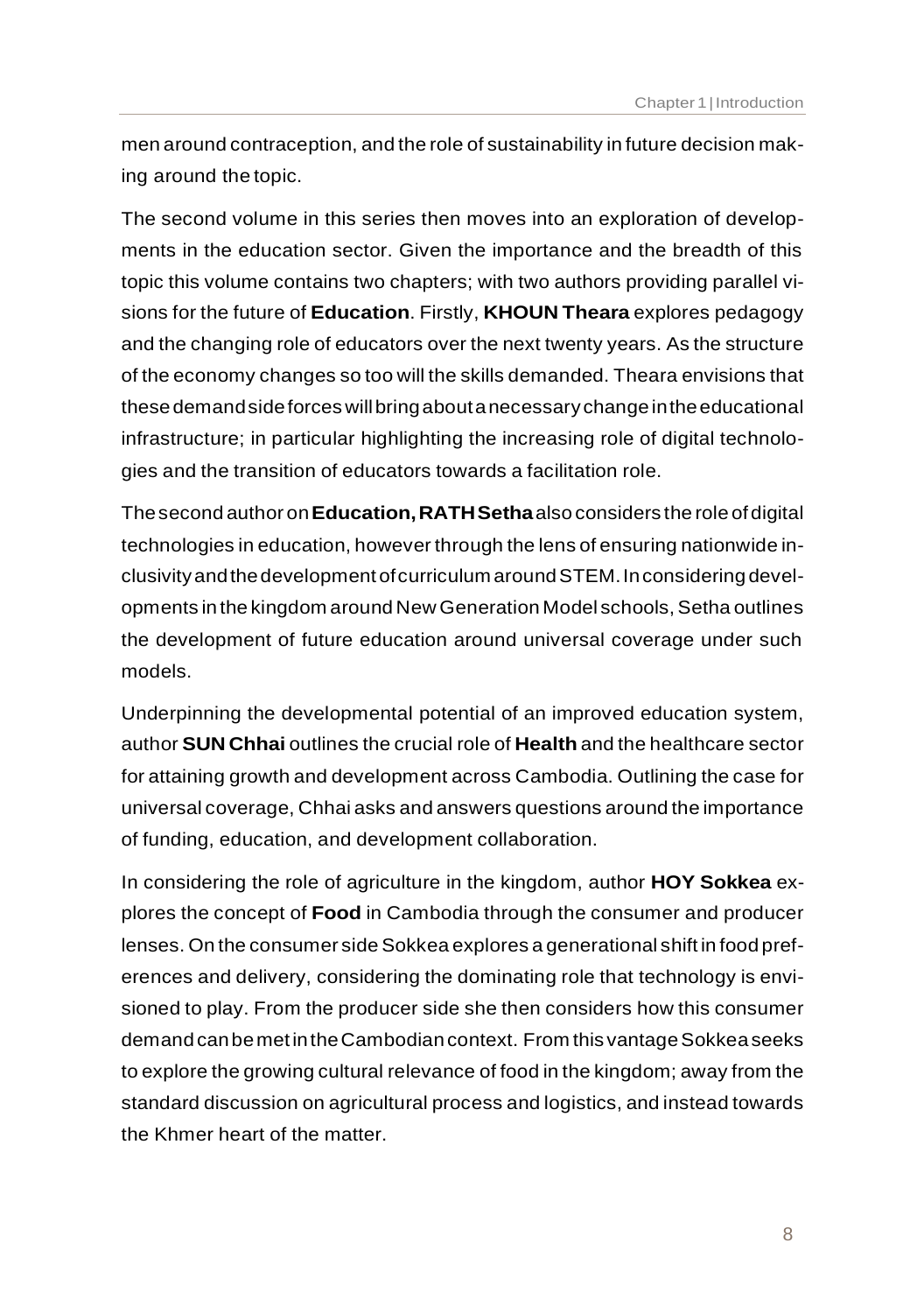#### Cambodia 2040

Beginning with the question, *'what is an informed society?',* author **SOEUNG Sophat** discusses the crucial role of an independent **Media** towards ensuring an informed and self-determined population. With a focus on the free flow of information, Sophat explores the role of a pluralistic, institutionalized governance landscape in securing the comprehensive legal framework to guarantee the fundamental functions of the news media sector. In addition, he advocates for the inclusion of nationwide digital media literacy and critical thinking platforms throughout education in order to deliver a savvy domestic consumer.

Author **YOU Sokunpanha** discusses the kingdom's financial future as a **Cashless Cambodia,** describing how business and consumer will come to transact without the need for physical handover. "This situation may sound like a fairy tale," notes the author, but in growing towards middle-income status set within an increasingly digitized market space Cambodia is certain to further deepen its growing utilization of cashless exchange. Universal bank account ownership is touted as the predominant means of securing this reality, itself contingent on Cambodia ensuring nationwide metrics of personal identification. Rooted in the kingdom's experience with mobile phone adoption the possibility of the digital transaction transformation is laid out.

As the nation's economy grows, it is inevitable that the question of holiday destinations will come tothe dinnertable. Itis the viewof author **CHHORNTheara's**  thatmany ofthese questions can be answered within the kingdom. With domestic travel already a prominent feature of Cambodian cultural holidays, Theara outlines how domestic **Tourism** will continue to grow with incomes to compliment international arrivals and support additional development in the country.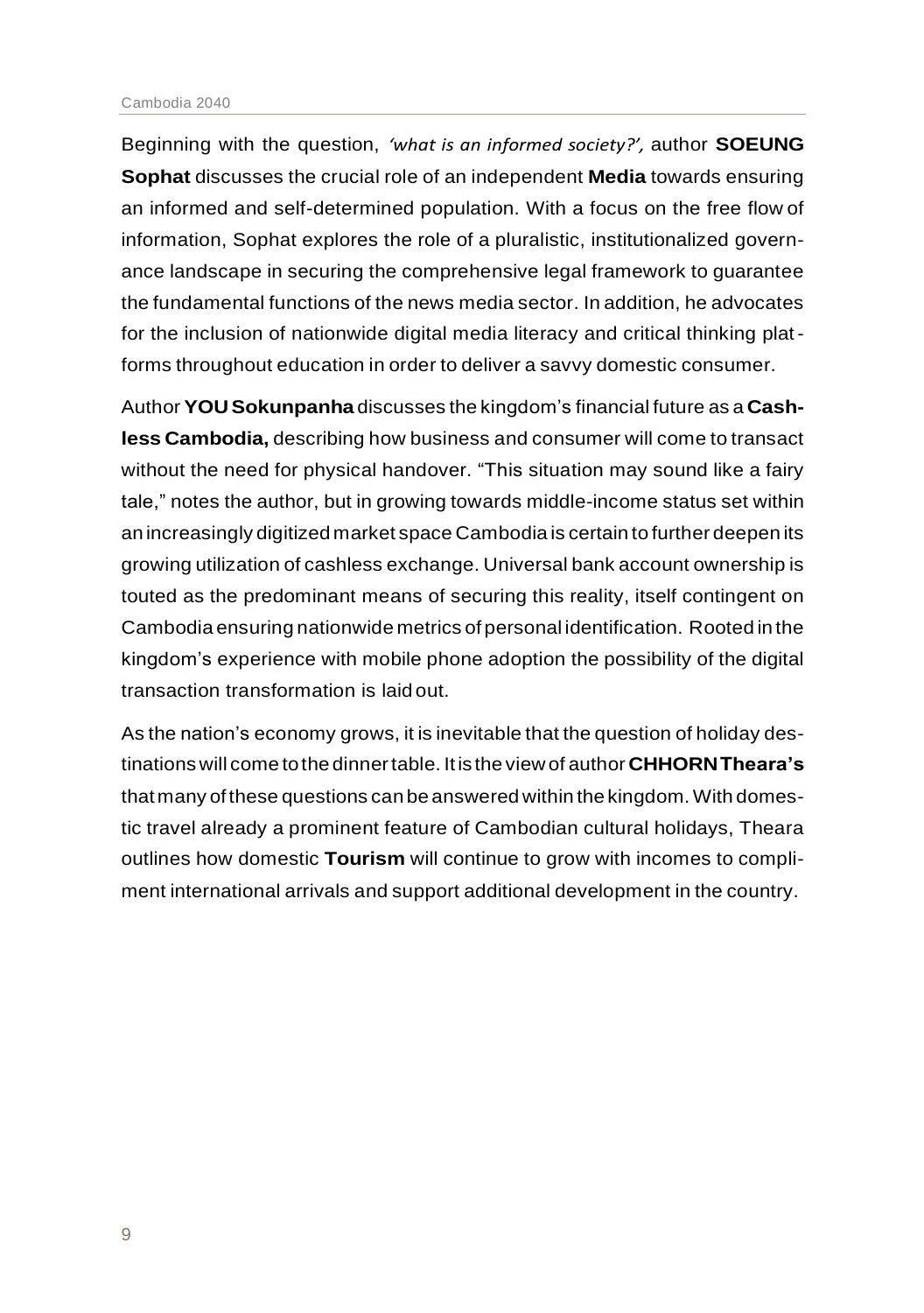#### **References**

Biddulph,R.,&Williams,S.(2017).FromChickenWingReceiptstoStudents in Military Uniforms: Land Titling and Property in Post-conflict Cambodia. InK.Brickell&S.Springer(Eds.),The Handbook ofContemporary Cambodia. London and New York: Routledge.

Cia.gov. (2019). *East Asia/Southeast Asia:: Cambodia — The World Factbook - Central Intelligence Agency*. [online] Available at: https:/[/www.cia.gov/library/publications/the-world-factbook/geos/cb.html \[](http://www.cia.gov/library/publications/the-world-factbook/geos/cb.html)Accessed 18 Nov. 2019].

CIA World Factbook 2001: Cambodia. (2001). Retrieved from [http://stephansmap.org/CIA\\_World\\_Factbook\\_2001\\_Cambodia.html](http://stephansmap.org/CIA_World_Factbook_2001_Cambodia.html)

Foresight-platform.eu.(2019). Megatrend /Trend/ Driver/ Issue« European Foresight Platform. [online] Available at: http://www.foresight-platform.eu/community/forlearn/how-to-do-foresight/methods/analysis/megatrend-trend-driver-issue/ [Accessed 20 Nov. 2019].

 $Mef.gov.kh.$  (2019). !កសួ ងេេសដក $\hat{\circ}$ ច+ ន $\hat{\circ}$ ង ហ $\hat{\circ}$ រ $\nearrow$  វក $3$  4 :: Ministry of Econyand Finance of Cambodia. [online] Available at: https://www.mef.gov.kh/ [Ac- cessed 18 Nov. 2019].

Ministry of Economy and Finance. (2016). Cambodia's Macroeconomic Progress: A Journey of 25 Years. Retrieved from https:/[/www.mef.gov.kh/docu](http://www.mef.gov.kh/docu-)ments/shares/Macroeconomic\_Progress\_at\_ADB.pdf

Open Development Cambodia (ODC). (2019). Open Development Cambodia (ODC). [online] Available at: https://opendevelopmentcambodia.net/ [Accessed 18 Nov. 2019].

Percival, T. (2017). Urban Megaprojects and City Planning in Phnom Penh. In K. Brickell & S. Springer (Eds.), The Handbook of Contemporary Cambodia. London and New York: Routledge.

PwC. (2019). Megatrends. [online] Available at: https:/[/www.pwc.co.uk/issues/megatrends.html \[](http://www.pwc.co.uk/issues/megatrends.html)Accessed 20 Nov. 2019].

Richardson, J. W. (2017). Digital Technologies in Contemporary Cambodia. In K. Brickell & S. Springer (Eds.), The Handbook of Contemporary Cambodia. London and New York: Routledge.

Sharpley, R., & McGrath, P. (2017). Tourism in Cambodia: Opportunities and Challenges. In K. Brickell & S. Springer (Eds.), The Handbook of Contemporary Cambodia. London and New York: Routledge.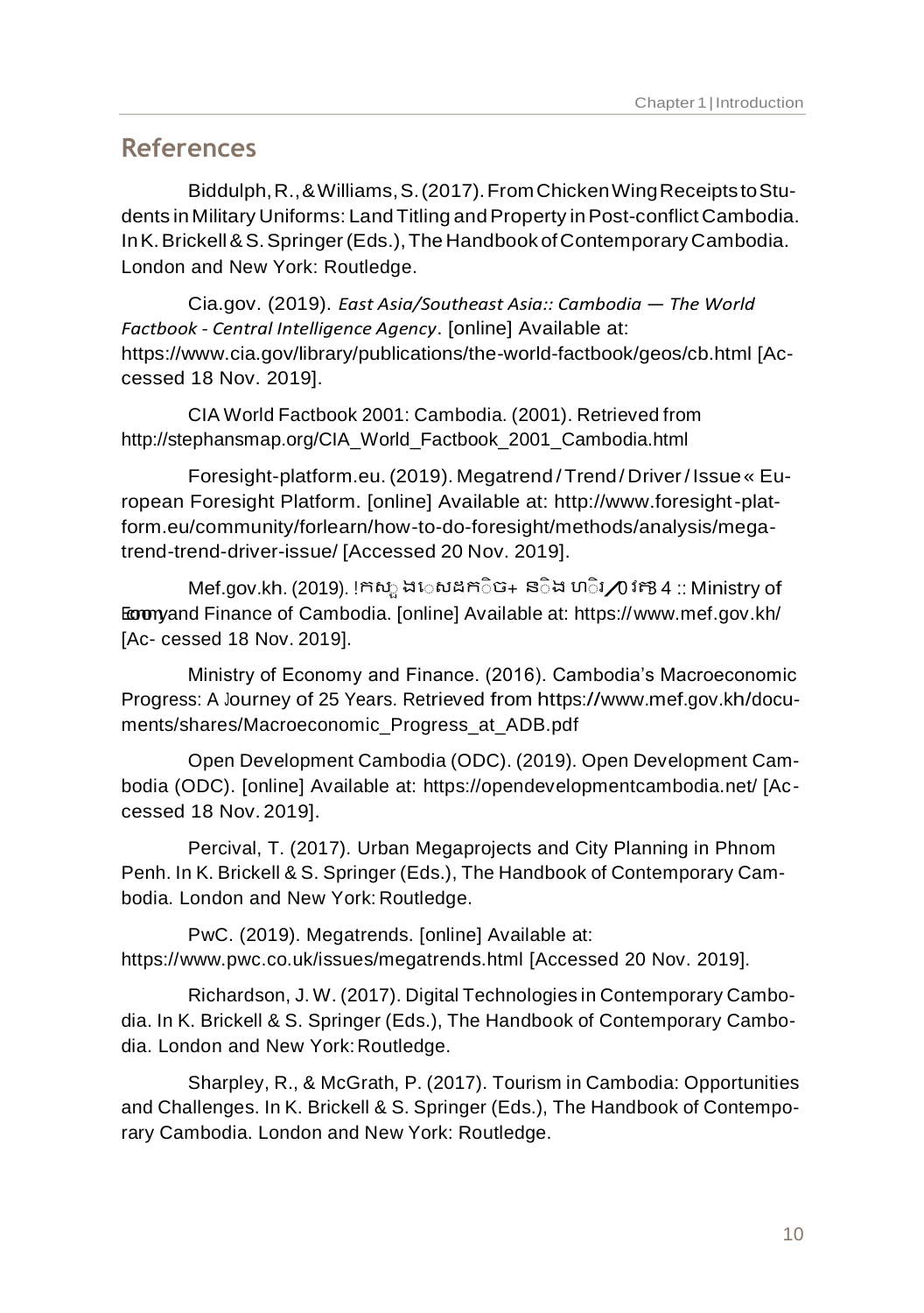Wits.worldbank.org. (2019). Cambodia |Exports and Imports |by Country 2016 | WITS | Data. [online] Available at: https://wits.worldbank.org/CountryProfile/en/Country/KHM/Year/2016/Trade-Flow/EXPIMP [Accessed 18 Nov. 2019].

World Bank. (2019). Overview. [online] Available at: https:/[/www.worldbank.org/en/country/cambodia/overview \[](http://www.worldbank.org/en/country/cambodia/overview)Accessed 18 Nov. 2019].

World Health Organization. (2019). Cambodia. [online] Available at: https:/[/www.who.int/countries/khm/en/ \[](http://www.who.int/countries/khm/en/)Accessed 18 Nov. 2019].

Young, S. (2017). Practices and Challenges Towards Sustainability. In K. Brickell & S. Springer (Eds.), The Handbook of Contemporary Cambodia. London and New York: Routledge.